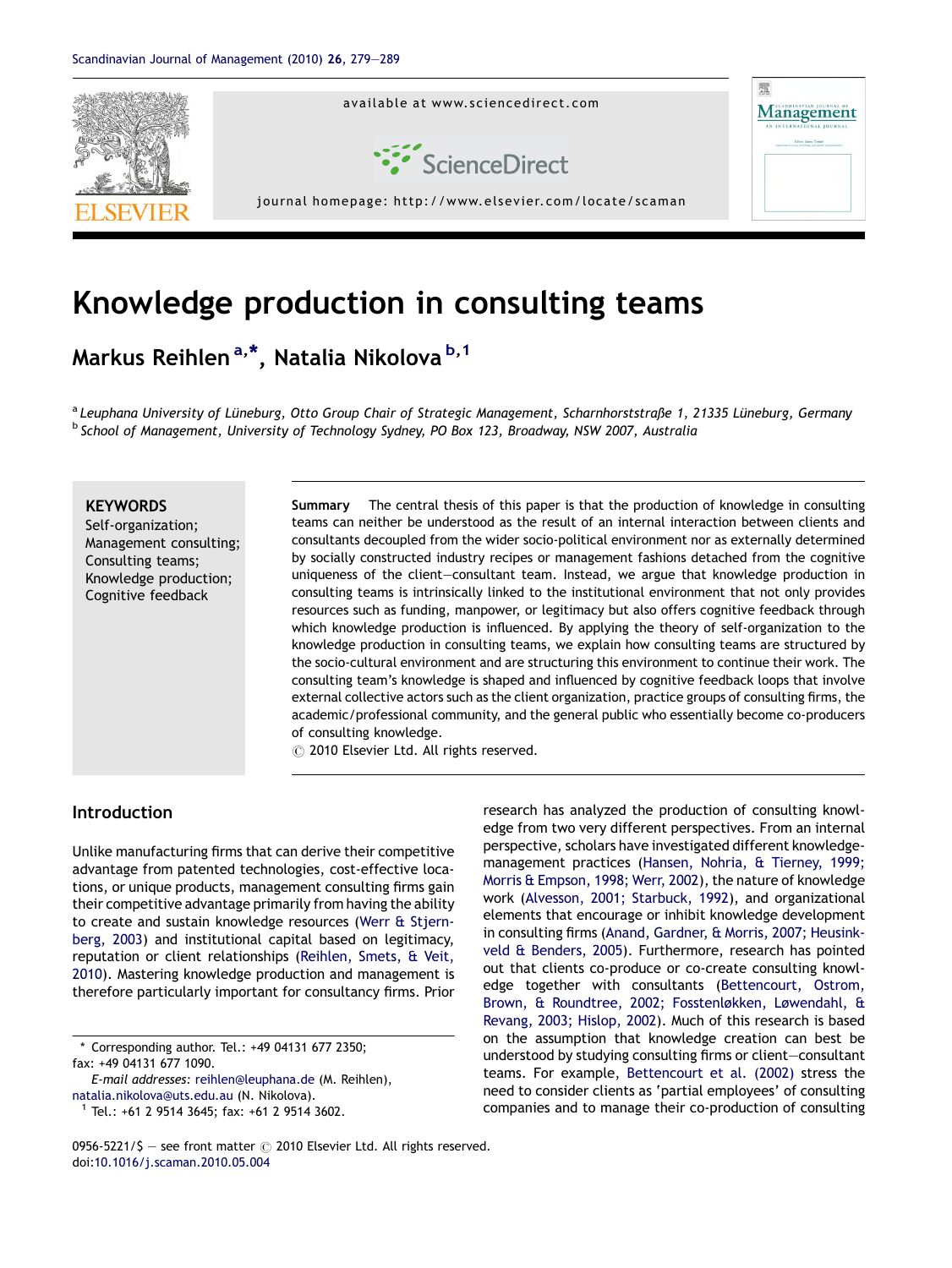services. Only a few studies recognize that external actors can take part in the knowledge development within consulting teams and identify this as an important issue for future research (i.e., [Fosstenløkken et al., 2003; Hislop, 2002](#page--1-0)).

From an external perspective, researchers have directed their attention to study the institutional embeddedness of the production of consulting knowledge. The underlying assumption of these investigations is that the socio-cultural context in which knowledge is produced strongly influences its content. For instance, researchers into management fashions [\(Abrahamson, 1996; Kieser, 1997; Suddaby & Green](#page--1-0)[wood, 2001](#page--1-0)) argue that management knowledge is socially constructed by a fashion-setting community composed of the elite consulting firms, the large accounting conglomerates, management gurus, and business schools. Management fashions become transitory rationality myths that are used as a standard for evaluating the usefulness of knowledge for framing and handling managerial problems [\(Benders & van](#page--1-0) [Veen, 2001; Kieser, 1997; Suddaby & Greenwood, 2001](#page--1-0)). The focus here is on the macro processes of knowledge development: on how organizational 'actors within the field [of management knowledge] produce an informal structure that innovates new managerial knowledge and regulates its production and consumption' ([Suddaby & Greenwood, 2001](#page--1-0), p. 950). The interaction between organizational actors and specific client—consultant teams, where the actual knowledge production and dissemination takes place, is not at the heart of these studies.

So far, research has paid only scant attention to integrating the internal and external view on the production of consulting knowledge [\(Sturdy, Werr, & Buono, 2009\)](#page--1-0). Knowledge is pictured as either produced internally by consultants in collaboration with clients decoupled from the wider sociopolitical environment or externally determined by industry recipes, management fashions, and the zeitgeist detached from the unique experience, creativity, and case-specific idiosyncrasies of the client—consultant team. We argue that such integration is critical if we are to better understand the nature of professional knowledge production. As [Anand et al.](#page--1-0) [\(2007, p. 426\)](#page--1-0) suggest, 'a more nuanced research design is required to explain fully how internal and external forces interact in the creation of knowledge-based structures [and knowledge in general].' (See also [Hislop, 2002](#page--1-0)).

In order to study this interaction between the external context and internal processes, we choose the client—consultant team as our focal unit of analysis as this is where the main part of consulting knowledge development takes place [\(Bettencourt et al., 2002; Fosstenløkken et al., 2003; Hislop,](#page--1-0) [2002](#page--1-0)). We argue that knowledge production in client—consultant teams is intrinsically linked to the institutional environment that not only provides resources such as funding, manpower, or legitimacy but also offers cognitive feedback through which professional practices are regulated or influenced. Thus, the question we address in this article is how client—consultant teams structure and interact with their environment as the milieu for consulting knowledge production; what is the nature of the circular processes of influence between client—consultant teams and external collective actors that lead to the creation, legitimization and dissemination of consulting knowledge? Our approach is based on the theory of self-organization, notably the works of the German sociologists Krohn and Küppers (1989, 1990a, 1990c, 1992a,

[1992b\),](#page--1-0) Krohn, Küppers, and Paslack (1991), and Küppers [\(2002\)](#page--1-0) on self-organization of science, which we reframe on the basis of (empirical) insights from the management consulting sector. The theory of self-organization replaces the idea of adaptation with the concept of structuring, implying that client—consultant teams not only enact their environment in the sense [Weick \(1979\)](#page--1-0) introduced this notion, but engage actively in creating favorable conditions for their operation.

This paper contributes to a theory of professional knowledge production in several ways. First, by outlining the specifics of the cognitive feedback loops influencing the work of client—consultant teams, this paper provides a differentiated picture of the nature of consulting knowledge production as a circular, multidimensional, and interactive social process. It outlines the underlying activities and processes that client—consultant teams need to master in order to be (seen as) successful. Second, by utilizing a new theoretical lens and existing empirical findings, we explain the micro processes of knowledge production and dissemination and their interrelation with the macro processes of creation and institutionalization of new management concepts and models, an issue which is still under-researched in the existing literature.

The paper is structured as follows: first, we explain the origins of the theory of self-organizing systems and show its relevance for the study of the knowledge production process within consulting. Next, we describe the self-organization of client—consultant teams by differentiating three social accomplishments that client—consultant teams need for survival and success as a social group. Then, we discuss in detail four structurally different relations in which client—consultant teams are embedded and explain how these teams act on their environment to continually strive to have this environment create favorable conditions for their operation. Simultaneously, we outline how different collective actors in the environment—the consulting firm and its practice groups, the client organization, the professional community, and the wider public—influence the working of the client– consultant team. We conclude our paper by outlining implications for future research.

#### The theory of self-organizing systems

Rather unnoticed by the mainstream literature, concepts of self-organization, self-referentiality of systems, or of autopoieses have quietly invaded various disciplines in the natural and social sciences (for an overview see [Jantsch, 1980; Krohn](#page--1-0) [et al., 1991\)](#page--1-0). In the social sciences, concepts of self-organization have been introduced by sociologists (Krohn  $\&$  Küp[pers, 1989; Luhmann, 1984](#page--1-0)), organizational psychologists ([Weick, 1979](#page--1-0)), economists [\(Hayek, 1983](#page--1-0)), and management theorists [\(Hedberg, Nystrom, & Starbuck, 1976; Stacey,](#page--1-0) [1995](#page--1-0)). The concept of self-organization indicates a paradigm shift from the traditional system's understanding, which is rooted either in the mechanistic program of positivism or the descriptive program of phenomenology (e.g., [Bunge, 1999,](#page--1-0) pp. 17—44; [Krohn et al., 1991](#page--1-0)). The term self-organization is frequently used to describe the spontaneous emergence of order through the interactions of a system's elements [\(Kauff](#page--1-0)[man, 1993\)](#page--1-0). In science, for example, the recursive interac-